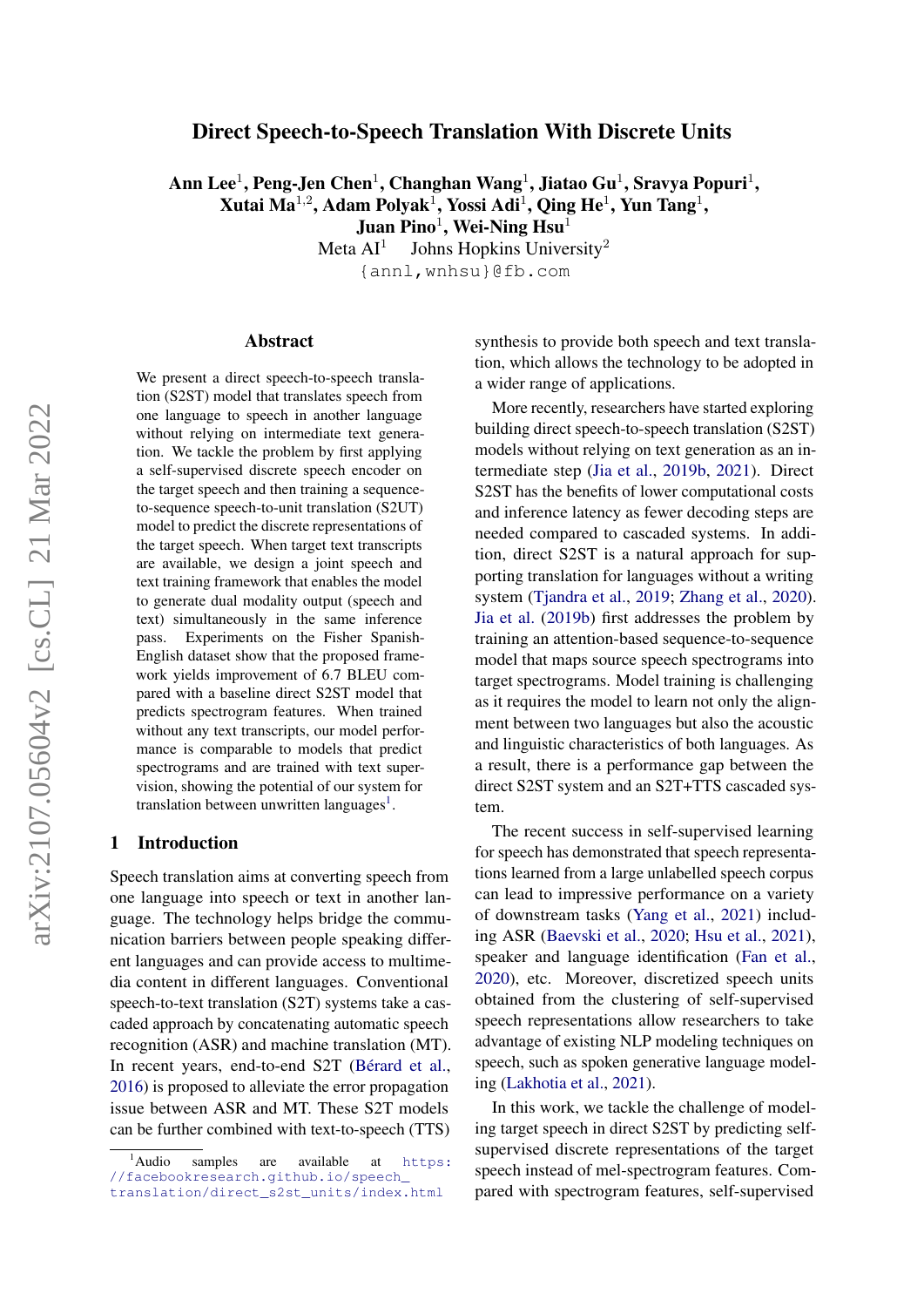discrete units can disentangle linguistic content from speaker identify or prosodic information in speech [\(Polyak et al.,](#page-9-3) [2021\)](#page-9-3). With the use of discrete units, we can also apply common practice such as beam search during inference.

We investigate direct S2ST with discrete units in the scenarios where the source and target transcripts may or may not be available, the latter case being representative of unwritten languages. For the written languages, we present a framework that jointly generates speech and text output by combining S2ST and S2T tasks through a shared encoder and a partially shared decoder. We resolve the length mismatch issue between the speech and text output during decoding with connectionist temporal classification (CTC) [\(Graves et al.,](#page-8-4) [2006\)](#page-8-4). Experiments show that with the combination of discrete units prediction, speech and text joint training and beam search, our direct S2ST system matches the performance of a cascaded S2T+TTS system. For the unwritten target languages, we first extend the use of discrete units to text-to-speech translation [\(Zhang et al.,](#page-10-1) [2020\)](#page-10-1) when there are source text transcripts available. Then we show that with multitask learning using both discrete representations for the source and the target speech, it is possible to train a direct S2ST system without the use of any text transcripts. In addition, we measure the system runtime and memory usage during inference and empirically show that the proposed framework is the most efficient compared to the direct S2ST system that predicts spectrogram features or other cascaded systems.

The rest of this paper is organized as follows. After introducing background and related work in the next section, we describe our system in detail in Sec. [3.](#page-2-0) Following this, we present experimental results including objective evaluation on translation quality, subjective evaluation on speech quality, and system benchmark in Sec. [4.](#page-3-0) Finally Sec. [5](#page-8-5) concludes with a discussion of potential future work.

## 2 Related work

Conventional S2ST systems are built by combining either cascaded or end-to-end S2T models with TTS [\(Lavie et al.,](#page-9-4) [1997;](#page-9-4) [Nakamura et al.,](#page-9-5) [2006\)](#page-9-5). The majority of the speech translation research has focused on the S2T setup. Studies on ASR+MT systems explore better ways to integrate ASR output lattice to MT models [\(Matusov et al.,](#page-9-6) [2005\)](#page-9-6) in order to alleviate the error propagation issue between the

two. End-to-end S2T [\(Bérard et al.,](#page-8-0) [2016\)](#page-8-0) has the potential to resolve the issue, as long as it is properly trained with multitask learning [\(Weiss et al.,](#page-10-3) [2017\)](#page-10-3), model pre-training [\(Bahar et al.,](#page-8-6) [2019;](#page-8-6) [Li](#page-9-7) [et al.,](#page-9-7) [2021\)](#page-9-7) or data augmentation [\(Jia et al.,](#page-8-7) [2019a\)](#page-8-7) to overcome the data scarcity problem. Studies on TTS for S2ST focus more on synthesizing the paralinguistic information transferred from the source speech, such as prosody [\(Aguero et al.,](#page-8-8) [2006;](#page-8-8) [Anu](#page-8-9)[manchipalli et al.,](#page-8-9) [2012\)](#page-8-9) and word-level emphasis [\(Do et al.,](#page-8-10) [2017\)](#page-8-10).

On the other hand, *Translatotron* [\(Jia et al.,](#page-9-0) [2019b\)](#page-9-0) is an attention-based sequence-to-sequence framework that directly translates mel-spectrogram of the source speech into spectrogram features of the target speech. Multitask learning is essential in facilitating the model to converge, though there is still a performance gap towards a S2T+TTS cascaded system. The follow-up and concurrent work, *Translatotron 2* [\(Jia et al.,](#page-9-1) [2021\)](#page-9-1), addresses the over-generation issue by conditioning the spectrogram synthesizer directly on the output from the auxiliary target phoneme decoder. [Kano et al.](#page-9-8) [\(2021\)](#page-9-8) propose to build a single deep-learning framework step-by-step by pre-training ASR, MT and TTS models separately and connecting them with Transcoder layers. However, the inference process requires the ASR and MT decoders to complete decoding a full sequence, and thus it loses the latency advantage of a direct S2ST system. [Tjan](#page-10-0)[dra et al.](#page-10-0) [\(2019\)](#page-10-0); [Zhang et al.](#page-10-1) [\(2020\)](#page-10-1) both investigate direct S2ST models under the unwritten language setup by transforming the target speech into discrete representations through Variational Auto-Encoder (VAE), training a sequence-to-sequence model for translation into target discrete units, and an inverter for converting the units to speech.

In this work, we propose to train a transformerbased speech-to-discrete unit model for direct S2ST. We design a text decoding task conditioned on the intermediate representation of the discrete unit decoder in addition to the auxiliary tasks proposed in [\(Jia et al.,](#page-9-0) [2019b\)](#page-9-0). We choose to use HuBERT [\(Hsu et al.,](#page-8-2) [2021\)](#page-8-2) to generate the target self-supervised discrete units, since [Yang et al.](#page-10-2) [\(2021\)](#page-10-2); [Lakhotia et al.](#page-9-2) [\(2021\)](#page-9-2); [Polyak et al.](#page-9-3) [\(2021\)](#page-9-3) have shown its superior performance across ASR, spoken language modeling and speech synthesis, compared to other unsupervised representations, including VAE-based representations used in [\(Tjan](#page-10-0)[dra et al.,](#page-10-0) [2019;](#page-10-0) [Zhang et al.,](#page-10-1) [2020\)](#page-10-1).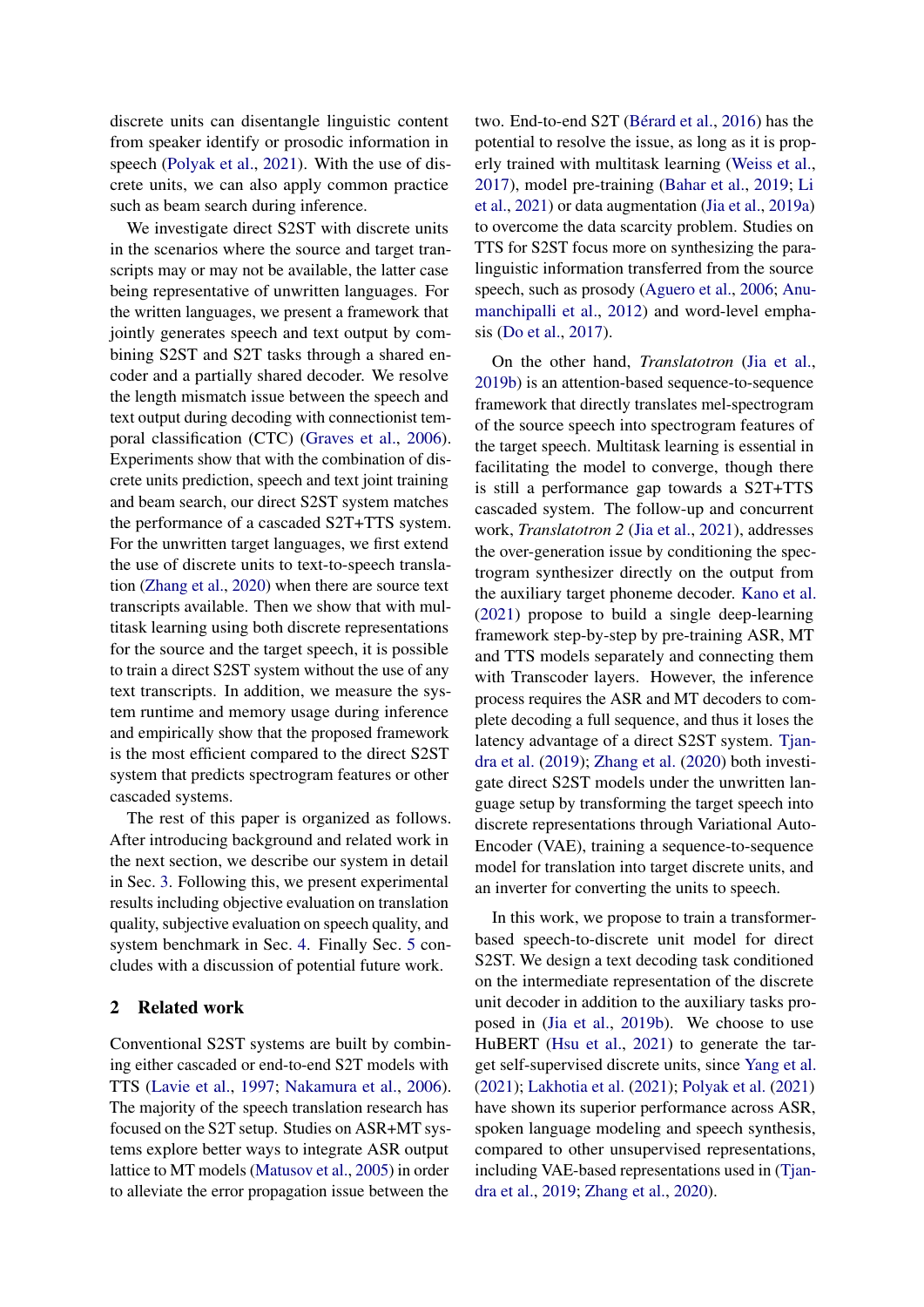

Log-mel filterbank (source)

Figure 1: An illustration of the direct S2ST model with discrete units. The model consists of (1) a transformer-based speech-to-unit translation (S2UT) model with a speech encoder and a discrete unit decoder, (2) auxiliary tasks conditioned on the encoder, (3) a text CTC decoder conditioned on the discrete unit decoder, and (4) a vocoder separately trained to transform discrete units into waveform.

<span id="page-2-1"></span>Overall, there exists little work on direct S2ST due to the lack of parallel S2ST training data. While [Jia et al.](#page-9-0) [\(2019b\)](#page-9-0) performs one set of experiments on in-house real-world S2ST data, [Jia](#page-9-0) [et al.](#page-9-0) [\(2019b,](#page-9-0) [2021\)](#page-9-1); [Tjandra et al.](#page-10-0) [\(2019\)](#page-10-0); [Zhang](#page-10-1) [et al.](#page-10-1) [\(2020\)](#page-10-1); [Kano et al.](#page-9-8) [\(2021\)](#page-9-8) all take advantage of TTS services to produce synthetic target speech for model training. We follow the same approach and conduct our experiments with single-speaker synthetic target speech.

#### <span id="page-2-0"></span>3 Model

Our proposed system (Fig. [1\)](#page-2-1) is a transformerbased sequence-to-sequence model with a speech encoder and a discrete unit decoder and incorporates auxiliary tasks (shown in dashed lines) similar to [\(Jia et al.,](#page-9-0) [2019b\)](#page-9-0) during training to facilitate model learning. For written target languages, we further apply target text CTC decoding conditioned on the intermediate representations from the discrete unit decoder for joint speech and text training and generation. Finally, a vocoder is separately trained to convert discrete units into waveform.

### 3.1 Speech-to-unit translation (S2UT) model

HuBERT [\(Hsu et al.,](#page-8-2) [2021\)](#page-8-2) learns speech representations in a self-supervised manner by leveraging k-means clustering on the model's intermediate representations (or the Mel-frequency cepstral co-

<span id="page-2-2"></span>

Figure 2: Two strategies for generating units during decoding. In the *stacked* design ((a)), each decoding step predicts r units by producing a  $K \times r$  vector for r softmax computations. In the *reduced* design ((b)), the target unit sequence is reduced to a sequence of unique units with consecutive duplicating units removed.

efficient features for the first iteration) to generate discrete labels of masked audio segments. A Hu-BERT model pre-trained on an unlabelled speech corpus of the target language can encode the target speech into continuous representations at every 20-ms frame. A k-means algorithm is applied on the learned representations of the unlabelled speech to generate  $K$  cluster centroids [\(Lakhotia](#page-9-2) [et al.,](#page-9-2) [2021;](#page-9-2) [Polyak et al.,](#page-9-3) [2021\)](#page-9-3), which are used to encode target utterances into sequences of cluster indices at every 20-ms. In the end, a target utterance y is represented as  $[z_1, z_2, ..., z_T], z_i \in$  $\{0, 1, ..., K - 1\}, \forall 1 \leq i \leq T$ , where T is the number of frames.

We build the S2UT model by adapting from the transformer model for MT [\(Vaswani et al.,](#page-10-4) [2017\)](#page-10-4). A stack of 1D-convolutional layers, each with stride 2 and followed by a gated linear unit activation function, is prepended to the transformer layers in the encoder for downsampling the speech input [\(Synnaeve et al.,](#page-9-9) [2019\)](#page-9-9). As the target sequence is discrete, we train the S2UT model with crossentropy loss with label smoothing. We explore two strategies for predicting the discrete unit sequence. In the first strategy (Fig. [2\(](#page-2-2)a), dubbed as "*stacked*"), we apply the concept of reduction factor, r, from TTS [\(Wang et al.,](#page-10-5) [2017\)](#page-10-5) and generate a  $K \times r$  vector at every decoding step for predicting  $r$  consecutive discrete units. In the second strategy (Fig. [2\(](#page-2-2)b), dubbed as "*reduced*"), we collapse a consecutive sequence of the same units into one single unit, resulting a sequence of unique discrete units. Both strategies help speed up training and inference time.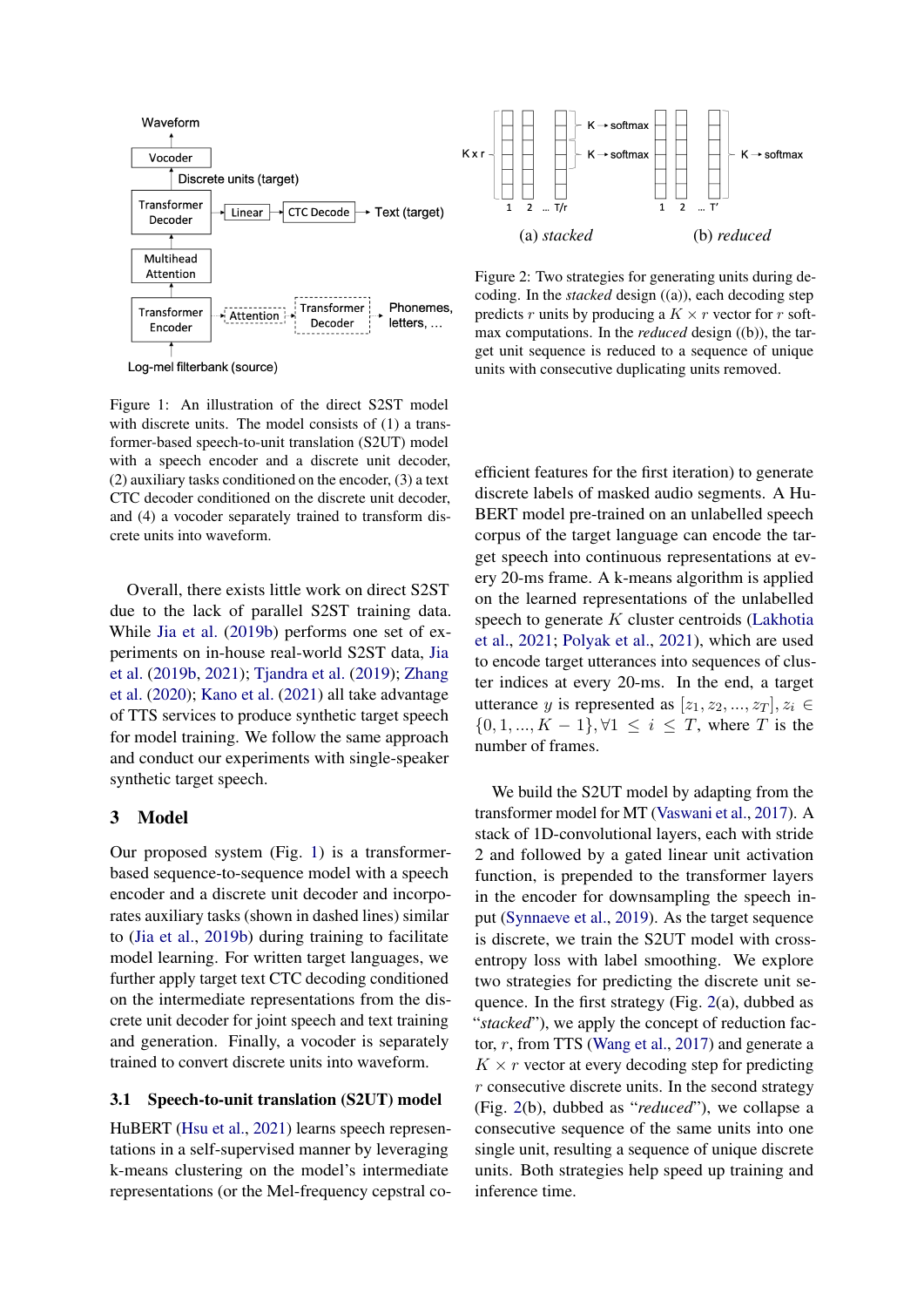#### 3.2 Multitask learning

We follow the design in [\(Jia et al.,](#page-9-0) [2019b\)](#page-9-0) to incorporate auxiliary tasks with additional attention and decoder modules conditioned on the intermediate layers of the encoder. The target output of the auxiliary tasks can be either phonemes, characters, subword units or any discrete representations of the source or target utterances. These auxiliary tasks are only used during training and not in inference.

For written target languages, we add target text CTC decoding conditioned on an intermediate layer from the discrete unit decoder for the model to generate dual modality output. The use of CTC can mitigate the length mismatch between the speech and text output. However, since it only allows monotonic alignment, we rely on the transformer layers that the CTC decoder conditioned on to take care of the reordering from source to target. During training, we do teacher-forcing with the ground truth target discrete unit sequence and compute CTC loss using the teacher-forced intermediate representations from the decoder. During inference, we can perform discrete unit decoding and CTC decoding for text at each decode step simultaneously.

#### 3.3 Unit-based vocoder

We adopt the modified version of the HiFi-GAN neural vocoder [\(Kong et al.,](#page-9-10) [2020\)](#page-9-10) proposed in [\(Polyak et al.,](#page-9-3) [2021\)](#page-9-3) for unit-to-waveform conversion. For the *stacked* discrete unit output, we train the vocoder with only discrete unit sequence and without extra pitch information as the input. For the *reduced* discrete unit output, we enhance the vocoder with a lightweight duration prediction module from Fastspeech 2 [\(Ren et al.,](#page-9-11) [2020\)](#page-9-11), which consists of two 1D-convolutional layers, each with ReLU activation and followed by layer normalization and dropout, and a linear layer. We train the enhanced vocoder by minimizing the mean square error (MSE) between the module prediction and the ground truth duration of each unit segment in logarithmic domain, together with the generatordiscriminator loss from HiFi-GAN.

### <span id="page-3-0"></span>4 Experiments

## 4.1 Data

We perform our experiments using the Fisher Spanish-English speech translation corpus [\(Post](#page-9-12) [et al.,](#page-9-12) [2014\)](#page-9-12) as in [\(Jia et al.,](#page-9-0) [2019b;](#page-9-0) [Zhang et al.,](#page-10-1) [2020\)](#page-10-1). The dataset consists of 139k sentences (approximately 170 hours) from telephone conversa-

<span id="page-3-1"></span>

|              | train   |     | $dev$ $dev2$ | test |
|--------------|---------|-----|--------------|------|
| # samples    | 126k    | 4k  | 4k           | 3.6k |
| source (hrs) | 162.5   | 4.6 | 4.7          | 4.5  |
| target (hrs) | $139.3$ | 4.0 | 3.8          | 3.9  |

Table 1: Statistics (number of samples and duration) of the Fisher Spanish-English dataset [\(Post et al.,](#page-9-12) [2014\)](#page-9-12) after pre-processing

tions in Spanish, the corresponding Spanish text transcriptions and their English text translation. As in previous studies on direct S2ST [\(Jia et al.,](#page-9-0) [2019b,](#page-9-0) [2021;](#page-9-1) [Zhang et al.,](#page-10-1) [2020\)](#page-10-1), we use a high-quality in-house TTS engine to prepare synthetic target speech with a single female voice as the training targets. We perform all experiments, including the baselines, with the synthetic target speech and do not rely on the TTS engine for other uses. We apply the ASR model described in Sec. [4.4](#page-4-0) on the synthetic speech and filter out samples with word error rate (WER) greater than 80. Table [1](#page-3-1) lists the statistics of the resulting training set, the two development sets and the test set.

#### <span id="page-3-3"></span>4.2 System setup

S2UT model We use the pre-trained HuBERT Base model<sup>[2](#page-3-2)</sup> trained on Librispeech [\(Panayotov](#page-9-13) [et al.,](#page-9-13) [2015\)](#page-9-13) for two iterations and follow [\(Hsu](#page-8-2) [et al.,](#page-8-2) [2021;](#page-8-2) [Lakhotia et al.,](#page-9-2) [2021\)](#page-9-2) to perform kmeans with  $K = 100$  on representations from the sixth layer of the model for extracting discrete units for all target English speech. We compute 80-dimensional mel-filterbank features at every 10 ms for the source speech as input to the speech encoder and apply cepstral mean and variance normalization and SpecAugment [\(Park et al.,](#page-9-14) [2019\)](#page-9-14) with the Librispeech basic policy. The downsampling stack in the speech encoder contains two 1Dconvolutional layers with kernel size 5 and 1024 channels, resulting in a downsampling factor of 4 on the input speech. The encoder contains 12 transformer layers with embedding size 256, feedforward network (FFN) embedding size 2048 and 4 attention heads. The decoder consists of 6 transformer layers with the same embedding size and FFN embedding size as the encoder and 8 attention heads.

We explore four targets for the auxiliary tasks: source phonemes (*sp*), target phonemes (*tp*), source characters (*sc*) and target characters (*tc*). For *sp*

<span id="page-3-2"></span><sup>2</sup>[https://github.com/pytorch/fairseq/](https://github.com/pytorch/fairseq/tree/master/examples/hubert) [tree/master/examples/hubert](https://github.com/pytorch/fairseq/tree/master/examples/hubert)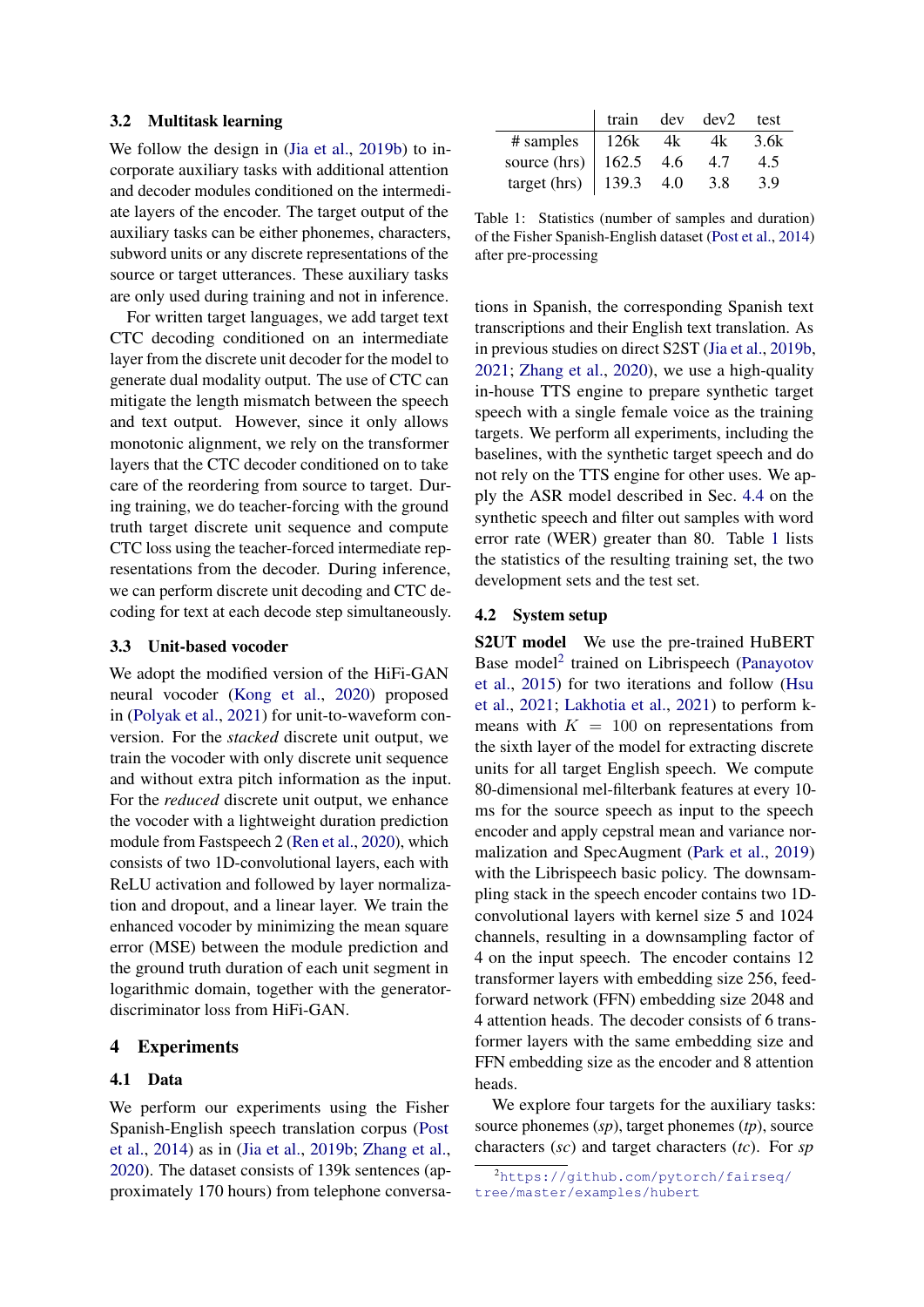or *sc*, we append an attention module and a decoder to the sixth layer of the encoder based on preliminary experimentation. For *tp* or *tc*, we attach the attention and the decoder to the eighth layer of the encoder. All multihead attention modules have 4 heads and the decoders have 2 transformer layers, 256-dimensional embeddings and a FFN embedding size of 2048. Each auxiliary loss has a constant weight of 8.0 during training.

For written target languages, we condition the CTC decoding on the third layer of the discrete unit decoder. The target text for CTC is encoded as 1k unigram subword units [\(Kudo,](#page-9-15) [2018\)](#page-9-15) to guarantee that the text sequence length is shorter than the length of the *stacked* or *reduced* discrete unit sequence. The weight on the CTC loss is set to 1.6 during training. We train the models for 400k steps using Adam with  $\beta_1 = 0.9, \beta_2 = 0.98, \epsilon = 10^{-8}$ , label smoothing 0.2, and apply an inverse square root learning rate decay schedule with 10k warmup steps. All other hyper-parameters, such as dropout and learning rate, are tuned on the development set. All models are implemented using FAIRSEQ S2T [\(Ott et al.,](#page-9-16) [2019;](#page-9-16) [Wang et al.,](#page-10-6) [2020b\)](#page-10-6)<sup>[3](#page-4-1)</sup>.

Unit-based vocoder We follow the same vocoder design and training procedure in [\(Polyak](#page-9-3) [et al.,](#page-9-3) [2021\)](#page-9-3) and incorporate a duration prediction module from Fastspeech 2 [\(Ren et al.,](#page-9-11) [2020\)](#page-9-11). The two 1D-convolutional layers in the module have a filter size of 128 and a kernel size of 3. We apply a dropout of 0.5, and the weight on the MSE loss from the duration prediction module is set to 1.0 during training<sup>[4](#page-4-2)</sup>. The vocoder is trained on the synthetic target speech from the Fisher training set.

#### <span id="page-4-3"></span>4.3 Baselines

We build two cascaded baselines, ASR+MT+TTS and S2T+TTS, and one direct S2ST baseline that predicts spectrogram features. All models in the cascaded baselines are trained with character input or output.

ASR We train the transformer-based Spanish ASR system with the default hyper-parameters and s2t\_transformer\_s architecture in FAIRSEQ S2T [\(Wang et al.,](#page-10-6) [2020b\)](#page-10-6).

MT As the input to the MT model is characters, we follow the default gru\_transformer setup in FAIRSEQ [\(Ott et al.,](#page-9-16) [2019\)](#page-9-16) to prepend a bidirectional recurrent layer with gated recurrent units (GRU) to the transformer encoder to incorporate a larger context [\(Wang et al.,](#page-10-7) [2020a\)](#page-10-7).

S2T We explore both LSTM-based [\(Weiss et al.,](#page-10-3) [2017\)](#page-10-3) and transformer-based end-to-end S2T systems. The former consists of 8 bidirectional LSTM layers for the encoder and 4 LSTM layers for the decoder. Embedding and hidden state sizes are all 256. The latter has the same model architecture as the S2UT model except that it predicts characters as output. We do not apply pre-training or multitask learning and find that the LSTM-based model works better.

TTS The transformer-based TTS model [\(Li et al.,](#page-9-17) [2019\)](#page-9-17) has 6 transformer layers, 4 attention heads, embedding size 512 and FFN embedding size 2048 for both the encoder and the decoder. We use 32-dimensional layer for the decoder prenet. The model is trained on the English text and the synthetic target speech with a reduction factor of 5 on the output feature frames. The vocoder is a HiFi-GAN model [\(Kong et al.,](#page-9-10) [2020\)](#page-9-10) fine-tuned on the mel-spectrogram features from teacher-forcing.

Transformer *Translatotron* We implement a transformer-based *Translatotron* instead of the LSTM architecture in [\(Jia et al.,](#page-9-0) [2019b\)](#page-9-0) to speed up model training. The model predicts melspectrogram features of the target speech and consists of the same speech encoder design as in the S2UT model, the same speech decoder design as in the TTS model for the cascaded baselines, and a fine-tuned HiFi-GAN vocoder [\(Kong et al.,](#page-9-10) [2020\)](#page-9-10). We use the same auxiliary task setup as in the S2UT model with a constant weight of 0.1 on each auxiliary loss, apply a reduction factor of 5 on the output feature frames and tune the hyper-parameters on the development sets. Preliminary studies show no performance degradation for the transformer-based model compared with our implementation of the LSTM version of the model.

#### <span id="page-4-0"></span>4.4 Evaluation

We evaluate both the translation quality and the speech quality of the system output. To evaluate the translation quality, we follow the setup in [\(Jia](#page-9-0) [et al.,](#page-9-0) [2019b;](#page-9-0) [Zhang et al.,](#page-10-1) [2020\)](#page-10-1) to apply ASR on the speech output and compute BLEU scores

<span id="page-4-1"></span><sup>3</sup>Code is available at [https://github.com/](https://github.com/pytorch/fairseq/tree/main/examples/speech_to_speech) [pytorch/fairseq/tree/main/examples/](https://github.com/pytorch/fairseq/tree/main/examples/speech_to_speech) [speech\\_to\\_speech](https://github.com/pytorch/fairseq/tree/main/examples/speech_to_speech).

<span id="page-4-2"></span><sup>4</sup>Code for vocoder training is available at [https://github.com/facebookresearch/](https://github.com/facebookresearch/speech-resynthesis/tree/main/examples/speech_to_speech_translation) [speech-resynthesis/tree/main/examples/](https://github.com/facebookresearch/speech-resynthesis/tree/main/examples/speech_to_speech_translation) [speech\\_to\\_speech\\_translation](https://github.com/facebookresearch/speech-resynthesis/tree/main/examples/speech_to_speech_translation)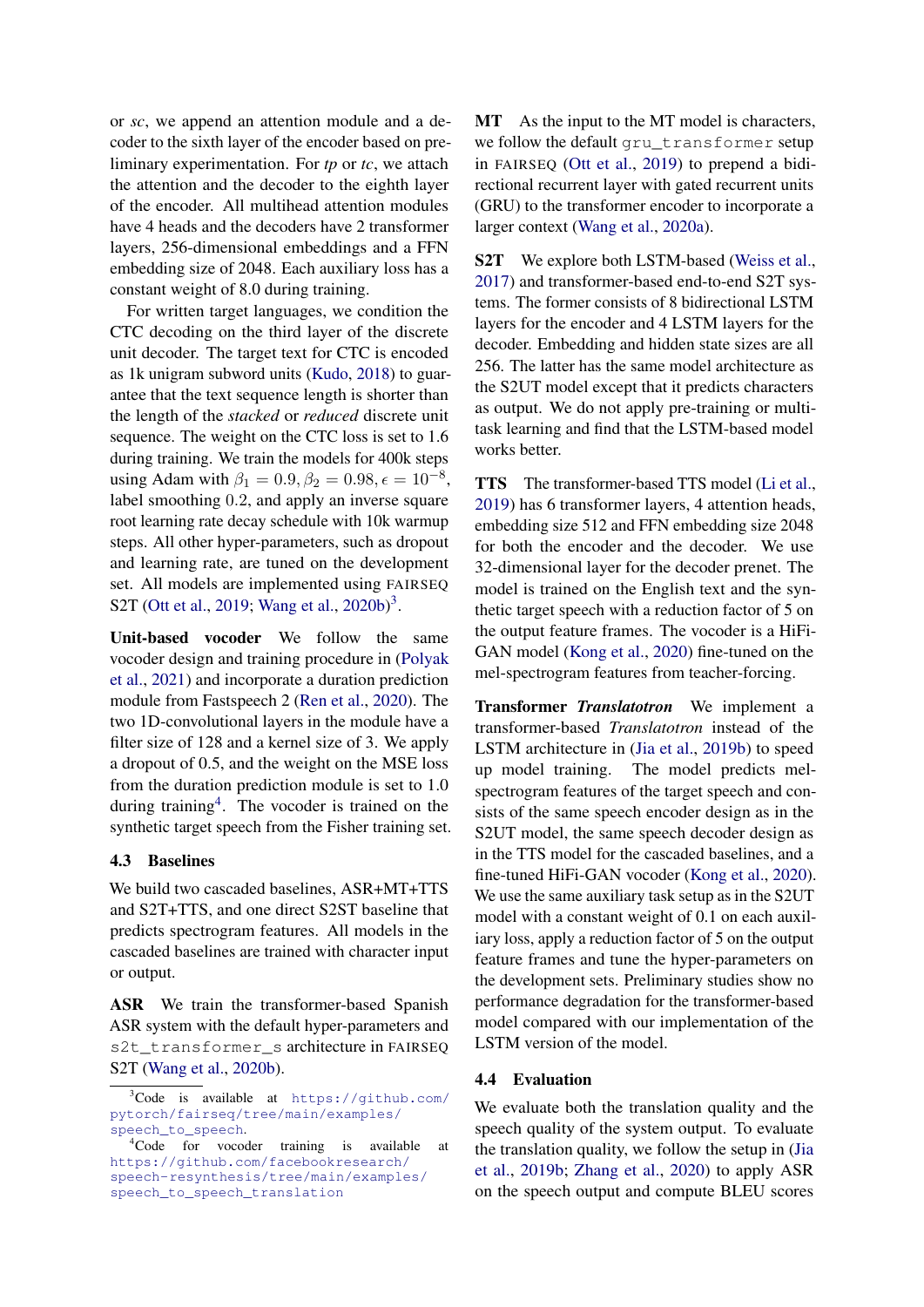<span id="page-5-2"></span>

|                |                                                  | <b>BLEU</b> |                          |        |                          |        | <b>MOS</b>               |                 |
|----------------|--------------------------------------------------|-------------|--------------------------|--------|--------------------------|--------|--------------------------|-----------------|
|                |                                                  | dev         |                          | dev2   |                          | test   |                          | test            |
| ID             |                                                  | speech      | text                     | speech | text                     | speech | text                     |                 |
| $\overline{1}$ | Synthetic target                                 | 88.5        | 100.0                    | 89.4   | 100.0                    | 90.5   | 100.0                    | $3.49 \pm 0.14$ |
|                | Cascaded systems:                                |             |                          |        |                          |        |                          |                 |
| 2              | ASR (beam= $10$ ) + MT (beam= $5$ ) + TTS        | 42.1        | 45.1                     | 43.5   | 46.1                     | 43.9   | 46.3                     | $3.37 \pm 0.15$ |
| 3              | $S2T$ (beam=10) + TTS                            | 38.5        | 41.1                     | 39.9   | 42.4                     | 40.2   | 42.1                     | $3.43 \pm 0.14$ |
|                | Direct systems:                                  |             |                          |        |                          |        |                          |                 |
| 4              | Transformer Translatotron ( $r = 5$ , w/sp, tp)  | 25.0        | $\overline{\phantom{0}}$ | 26.3   | $\overline{\phantom{a}}$ | 26.2   | $\overline{\phantom{a}}$ |                 |
| 5              | Transformer Translatotron ( $r = 5$ , w/ sc, tc) |             | $\overline{a}$           | 34.1   | $\overline{\phantom{0}}$ | 33.2   | $\overline{\phantom{0}}$ | $3.31 \pm 0.11$ |
| 6              | S2UT, no reduction ( $r = 1$ , w/ sc, tc)        |             | $\overline{\phantom{a}}$ | 34.6   | $\overline{\phantom{a}}$ | 34.1   | $\overline{\phantom{a}}$ | $3.35 \pm 0.14$ |
| 7              | S2UT stacked $(r = 5, w/sc, tc)$                 |             | $\overline{\phantom{0}}$ | 34.5   | $\overline{\phantom{0}}$ | 34.4   | $\overline{\phantom{0}}$ |                 |
|                | Direct systems with dual modality output:        |             |                          |        |                          |        |                          |                 |
| 8              | S2UT stacked + CTC $(r = 5, w/sc, tc)$           | 34.4        | 36.4                     | 36.4   | 37.9                     | 34.4   | 35.8                     | $3.32 \pm 0.14$ |
| 9              | S2UT reduced + CTC (w/ sc, tc), beam=1           | 36.8        | 40.0                     | 38.4   | 41.5                     | 38.5   | 40.7                     |                 |
| 10             | S2UT reduced + CTC (w/ sc, tc), beam=10          | 38.2        | 41.3                     | 39.5   | 42.2                     | 39.9   | 41.9                     | $3.41 \pm 0.14$ |
|                | From the literature <sup>*</sup> :               |             |                          |        |                          |        |                          |                 |
| 11             | <i>Translatotron</i> (Jia et al., 2019b)         | 24.8        |                          | 26.5   |                          | 25.6   | $\overline{\phantom{0}}$ | $3.69 \pm 0.07$ |
| 12             | + pre-trained encoder (Jia et al., 2019b)        | 30.1        | $\overline{\phantom{a}}$ | 31.5   | $\overline{\phantom{0}}$ | 31.1   | $\overline{\phantom{0}}$ |                 |
| 13             | <i>Translatotron 2 (Jia et al., 2021)</i>        |             |                          |        | $\overline{\phantom{0}}$ | 37.0   | $\overline{\phantom{0}}$ | $3.98 \pm 0.08$ |
| 14             | + data augmentation (Jia et al., 2021)           |             |                          |        | $\overline{\phantom{0}}$ | 40.3   | $\overline{\phantom{0}}$ | $3.79 \pm 0.09$ |

Table 2: Results from systems using target transcripts during training. Translation content quality is evaluated via BLEU scores with respect to four references from the Fisher Spanish-English dataset. For systems generating dual modality output (cascaded and  $S2UT + CTC$ ), we evaluate both the text output directly from the system and the ASR decoded text from the speech output. We only evaluate the latter for systems generating speech-only output. Speech naturalness is evaluated via a subjective MOS test, and we report MOS results with 95% confidence interval. ( ∗ : results are not directly comparable due to different ASR models and MOS protocols used for evaluation.)

of the ASR decoded text with respect to the reference translations. We adopt an open-sourced English ASR model<sup>[5](#page-5-0)</sup> built with the combination of wav2vec 2.0 pre-training and self-training [\(Xu](#page-10-8) [et al.,](#page-10-8) [2021\)](#page-10-8). The model, which is pre-trained on Libri-Light [\(Kahn et al.,](#page-9-18) [2020\)](#page-9-18) and fine-tuned on full Librispeech [\(Panayotov et al.,](#page-9-13) [2015\)](#page-9-13), achieves WER of 1.9 and 3.9 on the Librispeech test-clean and other sets, respectively. As the ASR output is in lowercase and without punctuation except apostrophes, we normalize the reference text before com-puting BLEU using SACREBLEU [\(Post,](#page-9-19) [2018\)](#page-9-19)<sup>[6](#page-5-1)</sup>.

In addition to measuring the translation quality via an objective metric, we conduct human listening tests to collect mean opinion scores (MOS) to evaluate the naturalness of the speech output. We randomly sample 200 utterances from the test set, and each sample is rated by 8 raters on a scale of 1–5, with 1 being the worst and 5 being the best.

## 4.5 Results

We explore model training under both written and unwritten language scenarios. For the former, we take advantage of text transcriptions of source and target speech during S2UT model training. For the latter, we focus on the cases where the source is in either a written or unwritten language, while the target language is without a writing system.

Source & Target Written Table [2](#page-5-2) summarizes the experimental results under the written language setup. In the following discussion, we first focus on the translation content quality evaluated by BLEU. We include the results from [\(Jia et al.,](#page-9-0) [2019b,](#page-9-0) [2021\)](#page-9-1) as references (11-14). However, as different ASR models are used for evaluation, we should not directly compare the BLEU scores with our experiments. We also list the BLEU scores evaluated on the synthetic target speech (1) to show the impact of the ASR errors on the evaluation metric.

First, we explore using different targets for the auxiliary tasks with transformer *Translatotron* and see that using characters as targets for the auxiliary tasks gives 7 BLEU gain on the test set compared to phonemes (4 vs. 5). In all following experiments, we use characters as the auxiliary task targets.

<span id="page-5-0"></span><sup>5</sup>[https://github.com/pytorch/fairseq/](https://github.com/pytorch/fairseq/tree/master/examples/wav2vec) [tree/master/examples/wav2vec](https://github.com/pytorch/fairseq/tree/master/examples/wav2vec)

<span id="page-5-1"></span><sup>&</sup>lt;sup>6</sup>SACREBLEU signature: nrefs:4|case:lc|eff:no|tok:13a|smooth:exp|version:2.0.0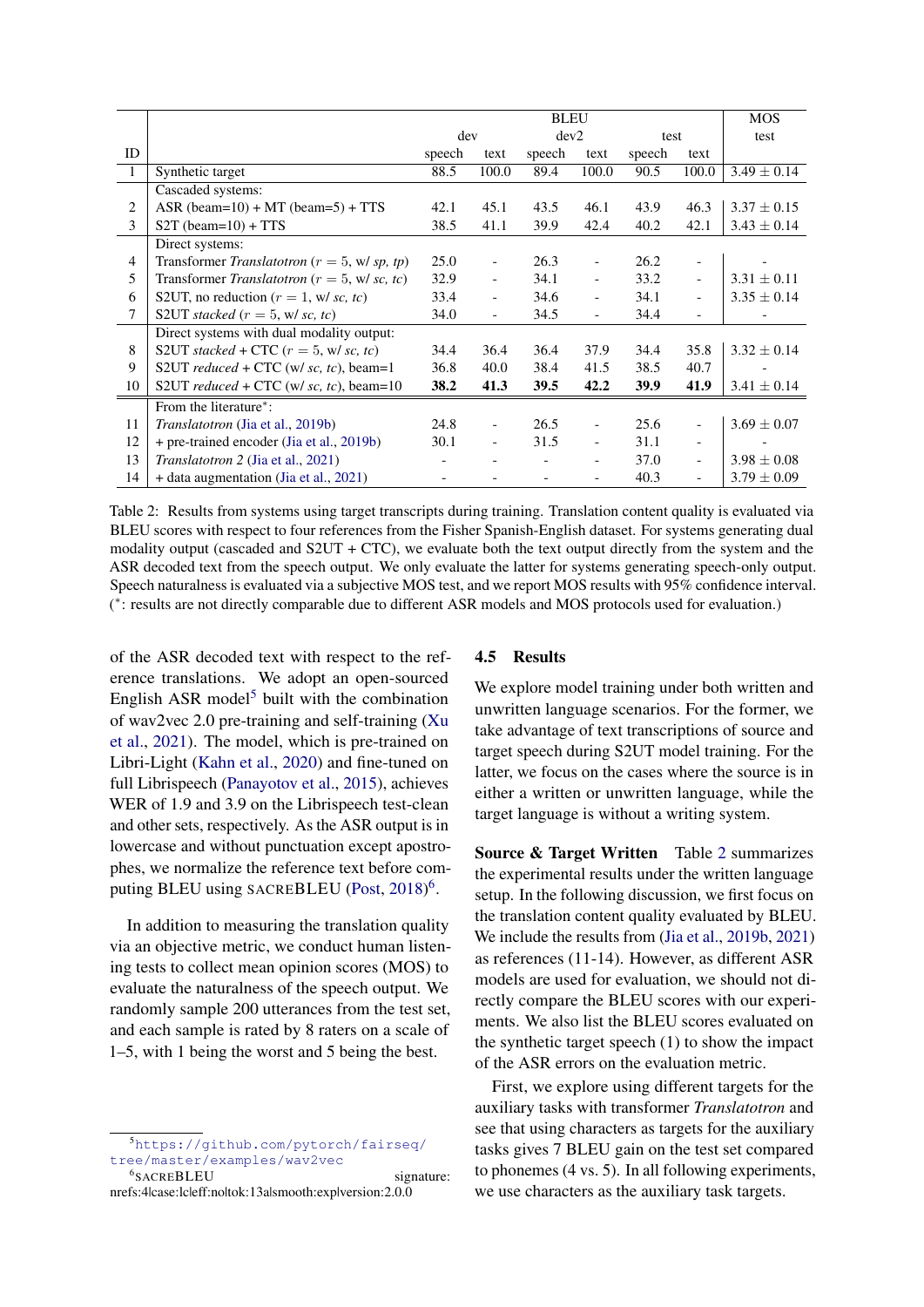Second, we compare the proposed S2UT model to transformer *Translatotron*. We start with the *stacked* strategy as both models have the same reduction ratio of 5. We can see that "S2UT *stacked*" outperforms the transformer *Translatotron* by 1.2 BLEU on the test set (5 vs. 7), indicating that discrete units are easier to model than continuousvalued mel-spectrogram features. We also experiment with S2UT training using the full discrete unit sequence  $(r = 1)$  and see that a larger reduction factor can speed up training and inference and does not hurt the performance (6 vs. 7).

Third, we incorporate target text CTC decoding to the S2UT model and evaluate both speech and text output. Joint training with discrete unit loss and text CTC loss brings an average gain of 1.2 BLEU on the dev sets for "S2UT *stacked*" (7 vs. 8), while the performance on the test set remains the same. Moreover, we see that the *reduced* strategy is more effective than *stacked*. When decoding with a beam size of 1, we see 1.4 BLEU improvement on speech output and 1.2 BLEU gain on text output on the test set (8 vs. 9).

Finally, we apply beam search on the best setup we find, "S2UT *reduced*" with joint speech and text training and auxiliary tasks, and the resulting direct S2ST system performs on par with the S2T+TTS system (3 vs. 10) and bridges 63% of the gap between transformer *Translatotron* (5) and the three-stage ASR+MT+TTS cascaded system (2). Compared with the cascaded system, the proposed framework has the advantage of being able to generate consistent speech and text output in one inference pass. We also examine the output from the *tc* auxiliary task, which can serve as another way to generate translated text from the direct S2ST system. By using ASR decoded text from the speech output as reference, we see a character error rate (CER) of 4.5 for the CTC decoded text and 30.3 for the *tc* decoded text on the dev set, indicating that the former is more aligned with the generated audio.

From the MOS results in Table [2,](#page-5-2) we see that direct S2ST systems that predict all frames, such as *Translatotron* and S2UT *stacked* models, tend to have slightly lower MOS than others. The proposed S2UT *reduced* system has an MOS close to that for synthetic target (1 vs. 10). The latter can be viewed as the upper bound of the best MOS we can get, since the model is trained with the synthetic speech as target.

<span id="page-6-0"></span>

| ID | <b>BLEU</b>                               | dev  | dev2 | test |
|----|-------------------------------------------|------|------|------|
|    | source written                            |      |      |      |
|    | Cascaded systems:                         |      |      |      |
| 15 | $ASR + T2ST$ ( $r = 2$ )                  | 25.3 | 25.5 | 25.9 |
| 16 | $ASR + T2UTT$ reduced                     | 39.9 | 40.6 | 41.0 |
|    | Direct system:                            |      |      |      |
| 17 | S2UT reduced (w/ sc)                      | 34.4 | 35.4 | 35.2 |
|    | From the literature <sup>*</sup> :        |      |      |      |
| 18 | Translatotron (w/ sp) (Jia et al., 2019b) | 7.4  | 8.0  | 7.2  |
|    | source unwritten                          |      |      |      |
|    | Direct systems:                           |      |      |      |
| 19 | S2UT <i>reduced</i> , no auxiliary task   | 7.8  | 8.0  | 7.4  |
| 20 | S2UT reduced (w/ su)                      | 31.1 | 32.2 | 31.8 |
|    | From the literature <sup>*</sup> :        |      |      |      |
| 21 | Translatotron, no auxiliary task          | 0.4  | 0.6  | 0.6  |
|    | (Jia et al., 2019b)                       |      |      |      |
| 22 | UWSpeech (Zhang et al., 2020)             |      |      | 9.4  |

Table 3: Results from systems trained without using any target text transcripts. BLEU scores are evaluated on the ASR decoded text of the speech output with respect to four references from the Fisher Spanish-English dataset. We use beam size 10 when decoding all S2UT systems. (<sup>∗</sup> : results are not directly comparable due to different ASR models used for evaluation.)

Source Written, Target Unwritten We explore the unwritten target language setup by starting from the scenario where the source speech has a text writing system. Table [3](#page-6-0) summarizes the results.

First, we build cascaded systems by combining ASR and text-to-speech translation [\(Zhang et al.,](#page-10-1) [2020\)](#page-10-1). The latter can be built by either training a TTS model that predicts spectrogram features or a text-to-unit model with source text and target speech in two languages. We refer to the first approach as text-to-spectrogram translation (T2ST) and the second as text-to-unit translation (T2UT). We use the same architecture as the transformer TTS model to train the T2ST model with reduction ratio 2, and the same setup as the MT model to train the T2UT model with *reduced* unit sequences. From Table [3,](#page-6-0) we see that the model that predicts discrete units outperforms the one that predicts spectrogram features by 15.1 BLEU on the test set (15 vs. 16), which is another evidence showing that discrete units are easier to model as translation targets than continuous spectrogram features. In fact, ASR+T2UT also outperforms S2T+TTS by 0.8 BLEU on the test set (3 vs. 16), which provides another option for building two-stage cascaded systems.

Next, we focus on "S2UT *reduced*" based on the findings from the written language setup for direct S2ST. We find that training an S2UT model with *sc* auxiliary task can already achieve 88% of the performance from a system trained with both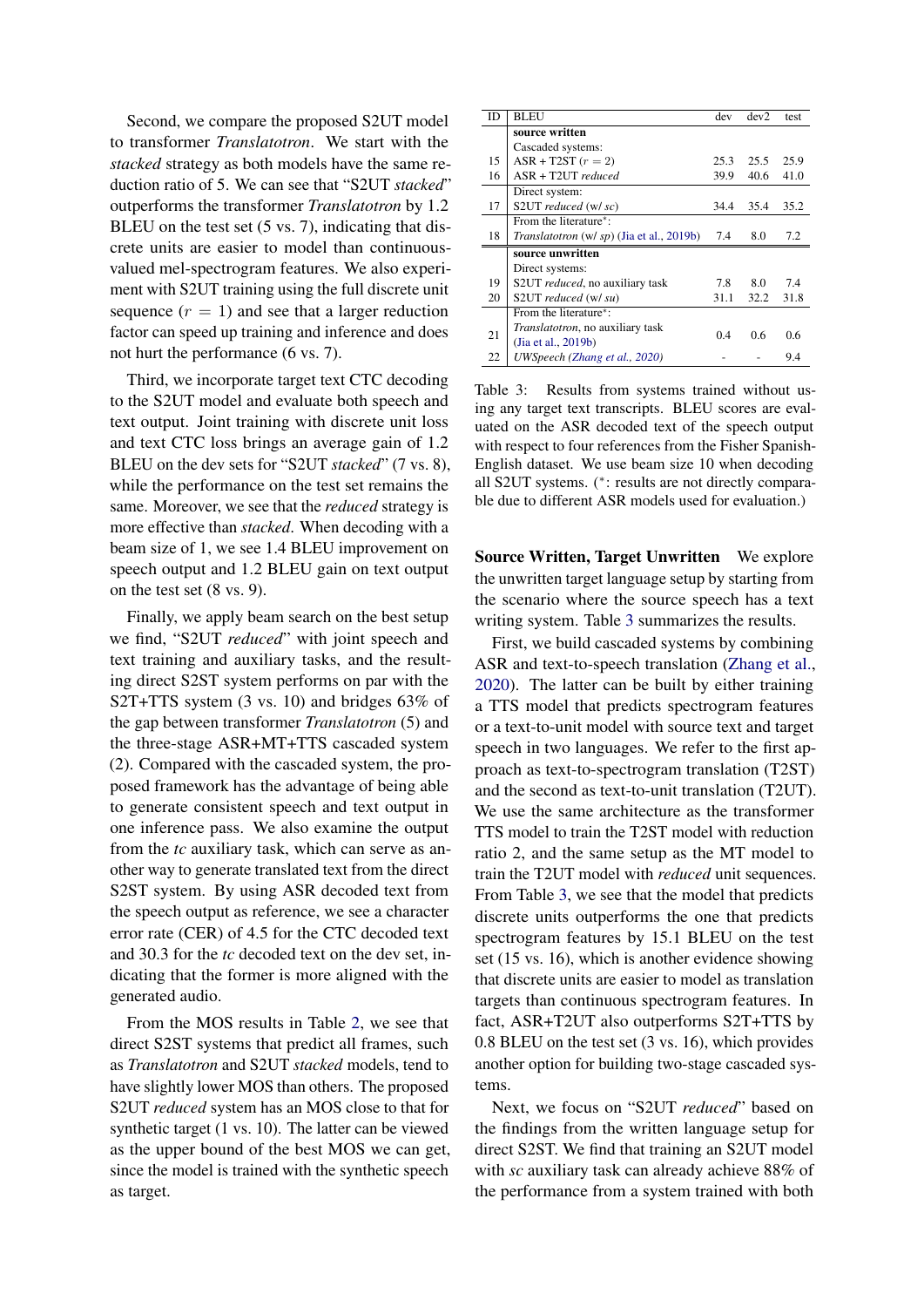<span id="page-7-0"></span>

Figure 3: Benchmarking results for two direct S2ST systems (proposed S2UT *reduced* and transformer *Translatotron*), one two-stage (S2T+TTS), and one three-stage cascaded system (ASR+MT+TTS). We examine runtime, FLOPs and max memory usage on three subsets sampled randomly or from either the shortest or the longest samples from the Fisher dev set.

source and target text (10 vs. 17). This is in contrary to the findings in [\(Jia et al.,](#page-9-0) [2019b\)](#page-9-0) where training *Translatotron* with only source transcripts attains 28% of the performance of a system trained with both source and target text.

Source & Target Unwritten We extend our experiments to a fully unwritten language setup by training models without using any text transcripts (Table [3\)](#page-6-0). [Jia et al.](#page-9-0) [\(2019b\)](#page-9-0) has pointed out that the model has difficulty in learning to attend to the input speech when trained without auxiliary tasks. [Zhang et al.](#page-10-1) [\(2020\)](#page-10-1) addresses the challenge by training with discrete unit targets and shows potential, while it uses labelled speech from languages other than the source or the target to guide the VAE learning for the discrete units.

When "S2UT *reduced*" is trained without auxiliary tasks, the performance greatly deteriorates (19). We notice that the model can still generate meaningful text. However, the generated speech does not reflect the content in the source speech, and the 7.4 BLEU score is mostly contributed by the function words. This shows that the discrete unit decoder can learn a language model over the unit sequence, while the challenge is in the attention on the encoder output.

To facilitate the S2UT model training, we apply the HuBERT model pre-trained on English to extract discrete representations for the source Spanish speech, and the source units (*su*) are used as an auxiliary task target. The resulting S2UT model achieves only a 1.4 BLEU difference on the test set compared with transformer *Translatotron* trained with both source and target text supervision (5 vs. 20). This shows that source units are effective

in guiding the model to properly learn the attention, and the self-supervised discrete representations can capture basic pronunciations that are transferable across languages.

### 4.6 System benchmark

In addition to evaluating the quality of the system output, we examine the efficiency of the models during inference by benchmarking the runtime, total number of floating point operations (FLOPs) and max memory on an Intel® Xeon® Gold 6230 CPU. We conduct the study with three subsets of 500 samples from the Fisher dev set, one with random samples, one with the shortest and the other one with the longest utterances.

Fig. [3](#page-7-0) shows the comparison of two direct S2ST systems, the proposed S2UT *reduced* and transformer *Translatotron*, one two-stage cascaded system (S2T+TTS) and one three-stage cascaded system (ASR+MT+TTS). For each system, we report the runtime and FLOPs measured by timeit and PyPAPI from all stages, and the maximum memory from any single stage measured by memory-profiler. All metrics are averaged by the total number of samples. For cascaded models we only consider the metrics for model inference at different stages and ignore any intermediate data/IO processing overhead.

First, we see that TTS is the bottleneck for cascaded systems, as it takes up the largest percentage of runtime (>89% in S2T+TTS and >81% in ASR+MT+TTS) and contributes to the maximum memory used. The runtime may be improved with the use of non-autoregressive TTS systems. We leave the investigation to future work, as it is also possible to apply non-autoregressive translation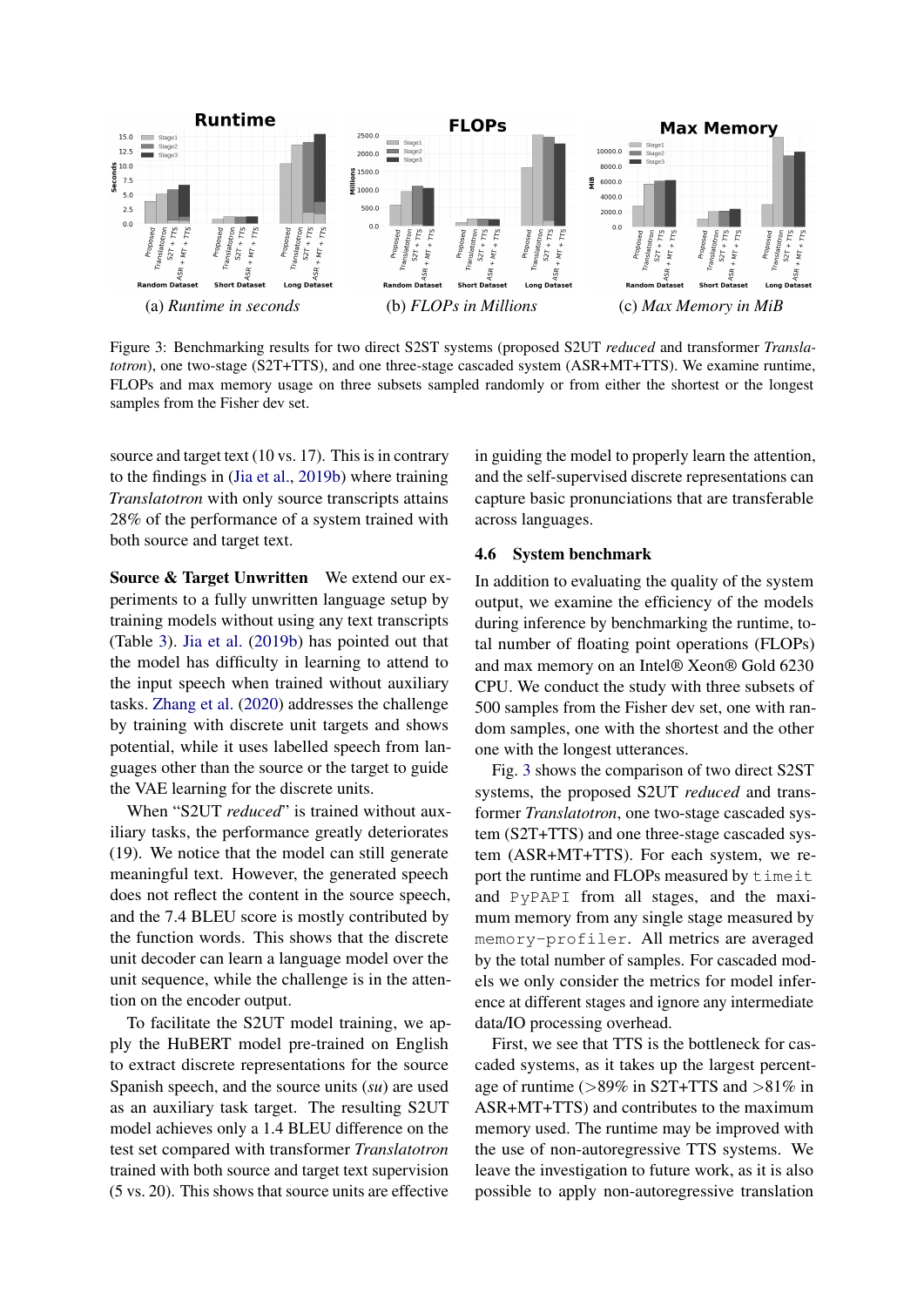with discrete units.

Next, the proposed S2UT *reduced* model is the most efficient among the four systems across all subsets. Compared to S2T+TTS, our direct system runs 1.5X faster and reduces 47% FLOPs and 55% max memory, while maintaining the same level of translation quality (Table [2\)](#page-5-2). This verifies one of the benefits of direct S2ST systems, which is lower computational costs and inference latency.

Lastly, the proposed S2UT *reduced* can not only produce better translation than transformer *Translatotron* but also run 1.3X faster and reduce 39% FLOPs and 51% max memory. This demonstrates an addition advantage of modeling discrete units instead of spectrogram features.

## <span id="page-8-5"></span>5 Conclusion

We investigate training direct S2ST models with the use of self-supervised discrete representations as targets. We examine model training under both the written and unwritten language scenarios. For the former, we propose a framework with joint speech and text training that performs on par with an S2T+TTS baseline, yet it can run more efficiently. We demonstrate the possibility of translating between two unwritten languages by taking advantage of discrete representations of both the source and the target speech for model training. Our empirical benchmark shows that the proposed direct S2ST system with discrete units is the most efficient during inference compared with a direct S2ST model that predicts spectrogram features or other cascaded systems.

With the recent release of large-scale S2S dataset [\(Wang et al.,](#page-10-9) [2021\)](#page-10-9), we plan to investigate the proposed framework with real data in the future. Another important aspect in generating speech output is the voice and prosody. In our work, we focus on content translation and leave the para-linguistic aspect of speech translation to future work.

We use an open-sourced ASR model for evaluation, so the results should be comparable with all future research in the field that follows the same evaluation protocol. We will also release the code for reproducing the experiments.

## Acknowledgement

We would like to thank Jade Copet, Emmanuel Dupoux, Evgeny Kharitonov, Kushal Lakhotia, Abdelrahman Mohamed, Tu Anh Nguyen and Morgane Rivière for helpful discussions on discrete

representations.

#### References

- <span id="page-8-8"></span>PD Aguero, Jordi Adell, and Antonio Bonafonte. 2006. Prosody generation for speech-to-speech translation. In *2006 IEEE International Conference on Acoustics Speech and Signal Processing Proceedings*, volume 1, pages I–I. IEEE.
- <span id="page-8-9"></span>Gopala Krishna Anumanchipalli, Luis C Oliveira, and Alan W Black. 2012. Intent transfer in speech-tospeech machine translation. In *2012 IEEE Spoken Language Technology Workshop (SLT)*, pages 153– 158. IEEE.
- <span id="page-8-1"></span>Alexei Baevski, Yuhao Zhou, Abdelrahman Mohamed, and Michael Auli. 2020. wav2vec 2.0: A framework for self-supervised learning of speech representations. *Advances in Neural Information Processing Systems*, 33.
- <span id="page-8-6"></span>Parnia Bahar, Tobias Bieschke, and Hermann Ney. 2019. A comparative study on end-to-end speech to text translation. In *2019 IEEE Automatic Speech Recognition and Understanding Workshop (ASRU)*, pages 792–799. IEEE.
- <span id="page-8-0"></span>Alexandre Bérard, Olivier Pietquin, Christophe Servan, and Laurent Besacier. 2016. Listen and translate: A proof of concept for end-to-end speech-to-text translation. *arXiv preprint arXiv:1612.01744*.
- <span id="page-8-10"></span>Quoc Truong Do, Sakriani Sakti, and Satoshi Nakamura. 2017. Toward expressive speech translation: A unified sequence-to-sequence LSTMs approach for translating words and emphasis. In *INTER-SPEECH*, pages 2640–2644.
- <span id="page-8-3"></span>Zhiyun Fan, Meng Li, Shiyu Zhou, and Bo Xu. 2020. Exploring wav2vec 2.0 on speaker verification and language identification. *arXiv preprint arXiv:2012.06185*.
- <span id="page-8-4"></span>Alex Graves, Santiago Fernández, Faustino Gomez, and Jürgen Schmidhuber. 2006. Connectionist temporal classification: labelling unsegmented sequence data with recurrent neural networks. In *Proceedings of the 23rd international conference on Machine learning*, pages 369–376.
- <span id="page-8-2"></span>Wei-Ning Hsu, Benjamin Bolte, Yao-Hung Hubert Tsai, Kushal Lakhotia, Ruslan Salakhutdinov, and Abdelrahman Mohamed. 2021. HuBERT: Self-supervised speech representation learning by masked prediction of hidden units. *arXiv preprint arXiv:2106.07447*.
- <span id="page-8-7"></span>Ye Jia, Melvin Johnson, Wolfgang Macherey, Ron J Weiss, Yuan Cao, Chung-Cheng Chiu, Naveen Ari, Stella Laurenzo, and Yonghui Wu. 2019a. Leveraging weakly supervised data to improve end-toend speech-to-text translation. In *ICASSP 2019- 2019 IEEE International Conference on Acoustics, Speech and Signal Processing (ICASSP)*, pages 7180–7184. IEEE.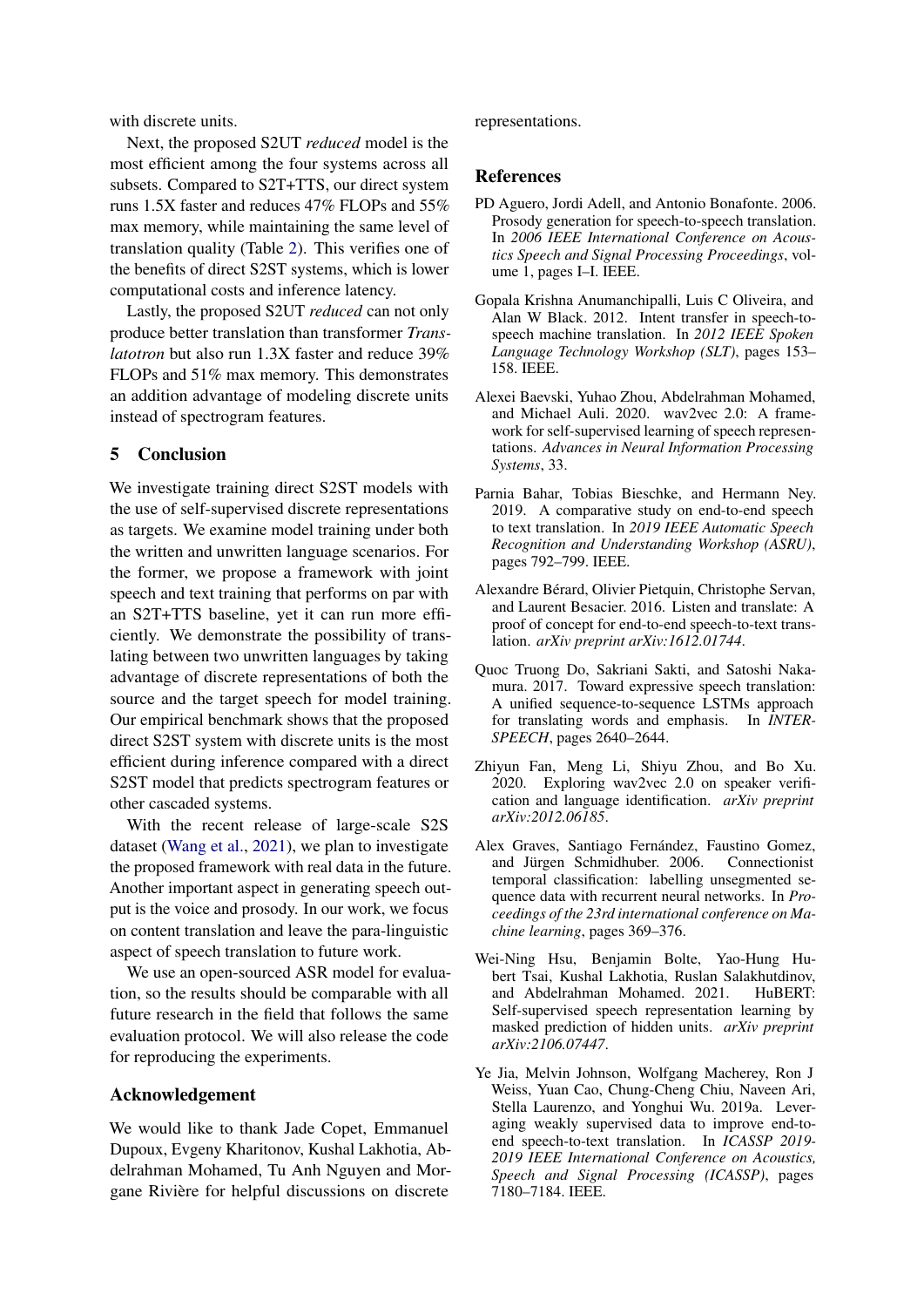- <span id="page-9-1"></span>Ye Jia, Michelle Tadmor Ramanovich, Tal Remez, and Roi Pomerantz. 2021. Translatotron 2: Robust direct speech-to-speech translation. *arXiv preprint arXiv:2107.08661*.
- <span id="page-9-0"></span>Ye Jia, Ron J Weiss, Fadi Biadsy, Wolfgang Macherey, Melvin Johnson, Zhifeng Chen, and Yonghui Wu. 2019b. Direct speech-to-speech translation with a sequence-to-sequence model. *Proc. Interspeech 2019*, pages 1123–1127.
- <span id="page-9-18"></span>Jacob Kahn, Morgane Rivière, Weiyi Zheng, Evgeny Kharitonov, Qiantong Xu, Pierre-Emmanuel Mazaré, Julien Karadayi, Vitaliy Liptchinsky, Ronan Collobert, Christian Fuegen, et al. 2020. Libri-light: A benchmark for ASR with limited or no supervision. In *ICASSP 2020-2020 IEEE International Conference on Acoustics, Speech and Signal Processing (ICASSP)*, pages 7669–7673. IEEE.
- <span id="page-9-8"></span>Takatomo Kano, Sakriani Sakti, and Satoshi Nakamura. 2021. Transformer-based direct speech-to-speech translation with transcoder. In *2021 IEEE Spoken Language Technology Workshop (SLT)*, pages 958– 965. IEEE.
- <span id="page-9-10"></span>Jungil Kong, Jaehyeon Kim, and Jaekyoung Bae. 2020. HiFi-GAN: Generative adversarial networks for efficient and high fidelity speech synthesis. *Advances in Neural Information Processing Systems*, 33.
- <span id="page-9-15"></span>Taku Kudo. 2018. Subword regularization: Improving neural network translation models with multiple subword candidates. In *Proceedings of the 56th Annual Meeting of the Association for Computational Linguistics (Volume 1: Long Papers)*, pages 66–75.
- <span id="page-9-2"></span>Kushal Lakhotia, Evgeny Kharitonov, Wei-Ning Hsu, Yossi Adi, Adam Polyak, Benjamin Bolte, Tu-Anh Nguyen, Jade Copet, Alexei Baevski, Adelrahman Mohamed, et al. 2021. Generative spoken language modeling from raw audio. *arXiv preprint arXiv:2102.01192*.
- <span id="page-9-4"></span>Alon Lavie, Alex Waibel, Lori Levin, Michael Finke, Donna Gates, Marsal Gavalda, Torsten Zeppenfeld, and Puming Zhan. 1997. JANUS-III: Speechto-speech translation in multiple languages. In *1997 IEEE International Conference on Acoustics, Speech, and Signal Processing*, volume 1, pages 99– 102. IEEE.
- <span id="page-9-17"></span>Naihan Li, Shujie Liu, Yanqing Liu, Sheng Zhao, and Ming Liu. 2019. Neural speech synthesis with transformer network. In *Proceedings of the AAAI Conference on Artificial Intelligence*, volume 33, pages 6706–6713.
- <span id="page-9-7"></span>Xian Li, Changhan Wang, Yun Tang, Chau Tran, Yuqing Tang, Juan Pino, Alexei Baevski, Alexis Conneau, and Michael Auli. 2021. Multilingual speech translation from efficient finetuning of pretrained models. In *Proceedings of the 59th Annual Meeting of the Association for Computational Linguistics and the 11th International Joint Conference*

*on Natural Language Processing (Volume 1: Long Papers)*, pages 827–838.

- <span id="page-9-6"></span>Evgeny Matusov, Stephan Kanthak, and Hermann Ney. 2005. On the integration of speech recognition and statistical machine translation. In *Ninth European Conference on Speech Communication and Technology*.
- <span id="page-9-5"></span>Satoshi Nakamura, Konstantin Markov, Hiromi Nakaiwa, Gen-ichiro Kikui, Hisashi Kawai, Takatoshi Jitsuhiro, J-S Zhang, Hirofumi Yamamoto, Eiichiro Sumita, and Seiichi Yamamoto. 2006. The ATR multilingual speech-to-speech translation system. *IEEE Transactions on Audio, Speech, and Language Processing*, 14(2):365–376.
- <span id="page-9-16"></span>Myle Ott, Sergey Edunov, Alexei Baevski, Angela Fan, Sam Gross, Nathan Ng, David Grangier, and Michael Auli. 2019. fairseq: A fast, extensible toolkit for sequence modeling. In *Proceedings of NAACL-HLT 2019: Demonstrations*.
- <span id="page-9-13"></span>Vassil Panayotov, Guoguo Chen, Daniel Povey, and Sanjeev Khudanpur. 2015. Librispeech: an ASR corpus based on public domain audio books. In *2015 IEEE international conference on acoustics, speech and signal processing (ICASSP)*, pages 5206–5210. IEEE.
- <span id="page-9-14"></span>Daniel S Park, William Chan, Yu Zhang, Chung-Cheng Chiu, Barret Zoph, Ekin D Cubuk, and Quoc V Le. 2019. SpecAugment: A simple data augmentation method for automatic speech recognition. *Proc. Interspeech 2019*, pages 2613–2617.
- <span id="page-9-3"></span>Adam Polyak, Yossi Adi, Jade Copet, Eugene Kharitonov, Kushal Lakhotia, Wei-Ning Hsu, Abdelrahman Mohamed, and Emmanuel Dupoux. 2021. Speech resynthesis from discrete disentangled self-supervised representations. *arXiv preprint arXiv:2104.00355*.
- <span id="page-9-19"></span>Matt Post. 2018. A call for clarity in reporting BLEU scores. In *Proceedings of the Third Conference on Machine Translation: Research Papers*, pages 186– 191.
- <span id="page-9-12"></span>Matt Post, Gaurav Kumar, Adam Lopez, Damianos Karakos, Chris Callison-Burch, and Sanjeev Khudanpur. 2014. Fisher and CALLHOME Spanish– English speech translation. LDC2014T23. Web Download. Philadelphia: Linguistic Data Consortium.
- <span id="page-9-11"></span>Yi Ren, Chenxu Hu, Xu Tan, Tao Qin, Sheng Zhao, Zhou Zhao, and Tie-Yan Liu. 2020. Fastspeech 2: Fast and high-quality end-to-end text to speech. *arXiv preprint arXiv:2006.04558*.
- <span id="page-9-9"></span>Gabriel Synnaeve, Qiantong Xu, Jacob Kahn, Tatiana Likhomanenko, Edouard Grave, Vineel Pratap, Anuroop Sriram, Vitaliy Liptchinsky, and Ronan Collobert. 2019. End-to-end ASR: from supervised to semi-supervised learning with modern architectures. *arXiv preprint arXiv:1911.08460*.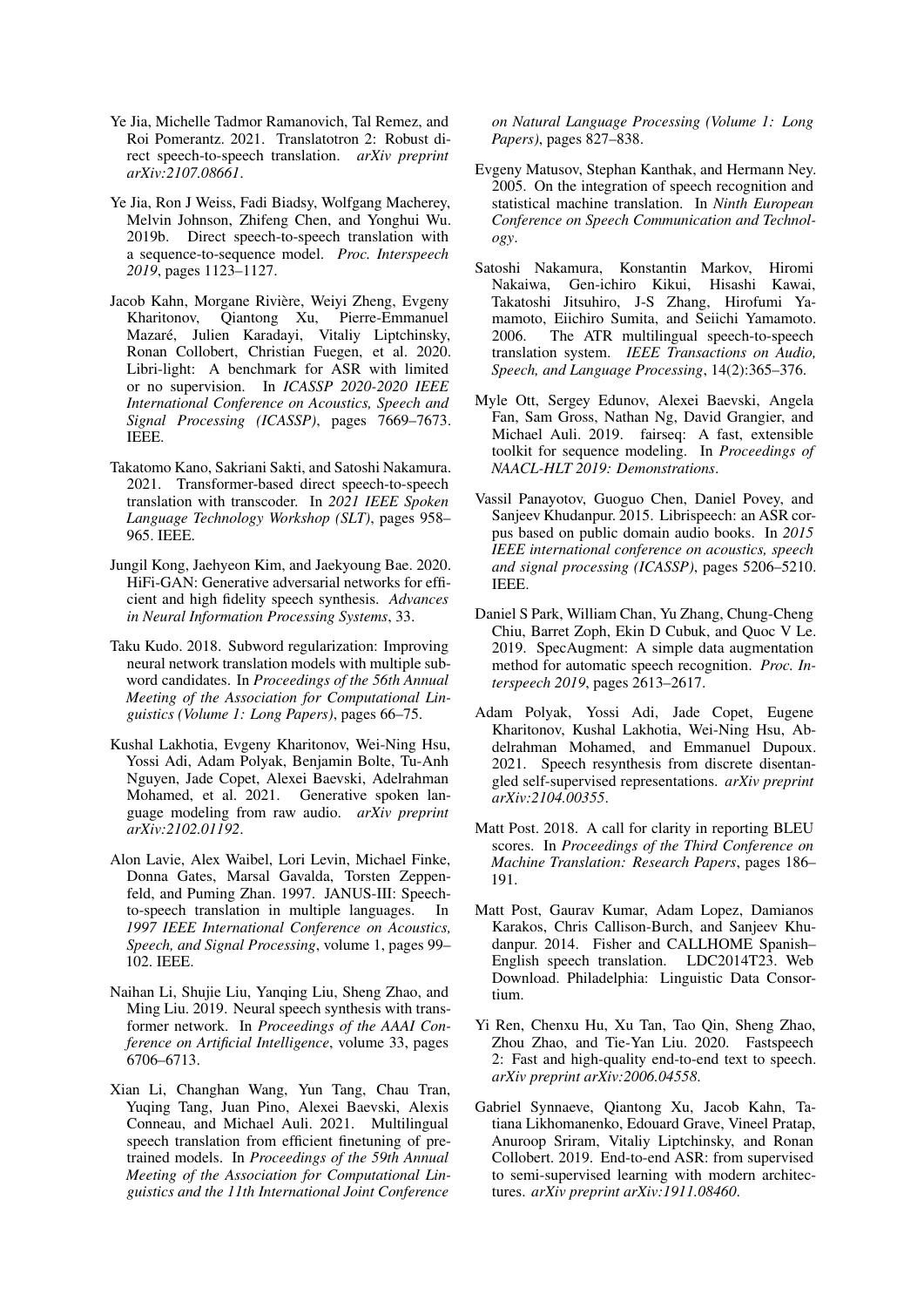- <span id="page-10-0"></span>Andros Tjandra, Sakriani Sakti, and Satoshi Nakamura. 2019. Speech-to-speech translation between untranscribed unknown languages. In *2019 IEEE Automatic Speech Recognition and Understanding Workshop (ASRU)*, pages 593–600. IEEE.
- <span id="page-10-4"></span>Ashish Vaswani, Noam Shazeer, Niki Parmar, Jakob Uszkoreit, Llion Jones, Aidan N Gomez, Łukasz Kaiser, and Illia Polosukhin. 2017. Attention is all you need. In *Advances in neural information processing systems*, pages 5998–6008.
- <span id="page-10-7"></span>Changhan Wang, Kyunghyun Cho, and Jiatao Gu. 2020a. Neural machine translation with byte-level subwords. In *Proceedings of the AAAI Conference on Artificial Intelligence*, volume 34, pages 9154– 9160.
- <span id="page-10-9"></span>Changhan Wang, Morgane Rivière, Ann Lee, Anne Wu, Chaitanya Talnikar, Daniel Haziza, Mary Williamson, Juan Pino, and Emmanuel Dupoux. 2021. VoxPopuli: A large-scale multilingual speech corpus for representation learning, semisupervised learning and interpretation. *arXiv preprint arXiv:2101.00390*.
- <span id="page-10-6"></span>Changhan Wang, Yun Tang, Xutai Ma, Anne Wu, Dmytro Okhonko, and Juan Pino. 2020b. fairseq S2T: Fast speech-to-text modeling with fairseq. In *Proceedings of the 2020 Conference of the Asian Chapter of the Association for Computational Linguistics (AACL): System Demonstrations*.
- <span id="page-10-5"></span>Yuxuan Wang, RJ Skerry-Ryan, Daisy Stanton, Yonghui Wu, Ron J Weiss, Navdeep Jaitly, Zongheng Yang, Ying Xiao, Zhifeng Chen, Samy Bengio, et al. 2017. Tacotron: Towards end-to-end speech synthesis. *Proc. Interspeech 2017*, pages 4006–4010.
- <span id="page-10-3"></span>Ron J Weiss, Jan Chorowski, Navdeep Jaitly, Yonghui Wu, and Zhifeng Chen. 2017. Sequence-tosequence models can directly translate foreign speech. *Proc. Interspeech 2017*, pages 2625–2629.
- <span id="page-10-8"></span>Qiantong Xu, Alexei Baevski, Tatiana Likhomanenko, Paden Tomasello, Alexis Conneau, Ronan Collobert, Gabriel Synnaeve, and Michael Auli. 2021. Selftraining and pre-training are complementary for speech recognition. In *ICASSP 2021-2021 IEEE International Conference on Acoustics, Speech and Signal Processing (ICASSP)*, pages 3030–3034. IEEE.
- <span id="page-10-2"></span>Shu-wen Yang, Po-Han Chi, Yung-Sung Chuang, Cheng-I Jeff Lai, Kushal Lakhotia, Yist Y Lin, Andy T Liu, Jiatong Shi, Xuankai Chang, Guan-Ting Lin, et al. 2021. SUPERB: Speech processing universal performance benchmark. *arXiv preprint arXiv:2105.01051*.
- <span id="page-10-1"></span>Chen Zhang, Xu Tan, Yi Ren, Tao Qin, Kejun Zhang, and Tie-Yan Liu. 2020. UWSpeech: Speech to speech translation for unwritten languages. *arXiv preprint arXiv:2006.07926*.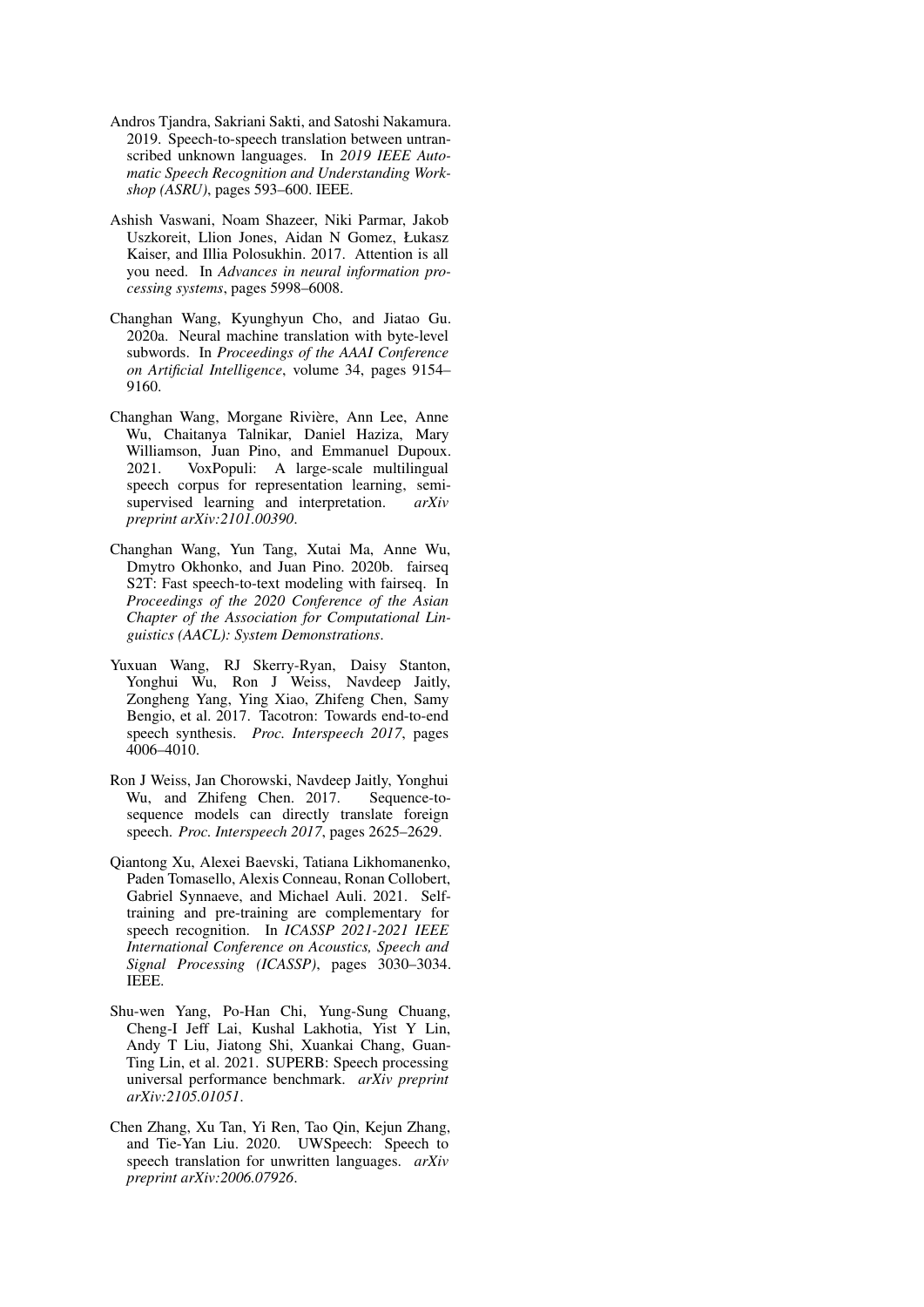# A Model training details

Table [4](#page-11-0) lists the hyper-parameters used in training direct S2ST models reported in Table [2](#page-5-2) and [3.](#page-6-0) Model configurations are described in Sec. [4.2](#page-3-3) and [4.3.](#page-4-3)

<span id="page-11-0"></span>

| ID       | learning rate | dropout | $max$ tokens per GPU # GPUs |    |
|----------|---------------|---------|-----------------------------|----|
| 4        | 0.001         | 0.3     | 80k                         |    |
|          |               |         |                             | 16 |
| 5        | 0.0005        | 0.1     | 80 <sub>k</sub>             | 16 |
| $6 - 10$ | 0.0005        | 0.1     | 20k                         |    |
| 17       | 0.0005        | 0.1     | 20k                         |    |
| 19       | 0.0001        | 0.1     | 20k                         |    |
| 20       | 0.0005        | 01      | 20k                         |    |

Table 4: Training hyper-parameters for the direct S2ST models reported in Table [2](#page-5-2) and [3.](#page-6-0)

# B Examples of model output

Table [5](#page-0-1) shows examples of the ASR decoded text on the speech output and the text output from CTC decoding. As shown in Table [5,](#page-0-1) the generated speech and the CTC decoded text are consistent with each other, while the auxiliary task may generate inconsistent text output due to a separate attention module. The small mismatch between the model's speech output and the CTC decoded text is due to a combination of ASR errors and misspelling from CTC decoding.

# C Significance test

Table [6](#page-12-0) shows the *p*-values from paired significance tests between the nine systems (ID 2-10) in Table [2.](#page-5-2) We conduct the tests with the paired bootstrap resampling method supported in the SACREBLEU tool [\(Post,](#page-9-19) [2018\)](#page-9-19).